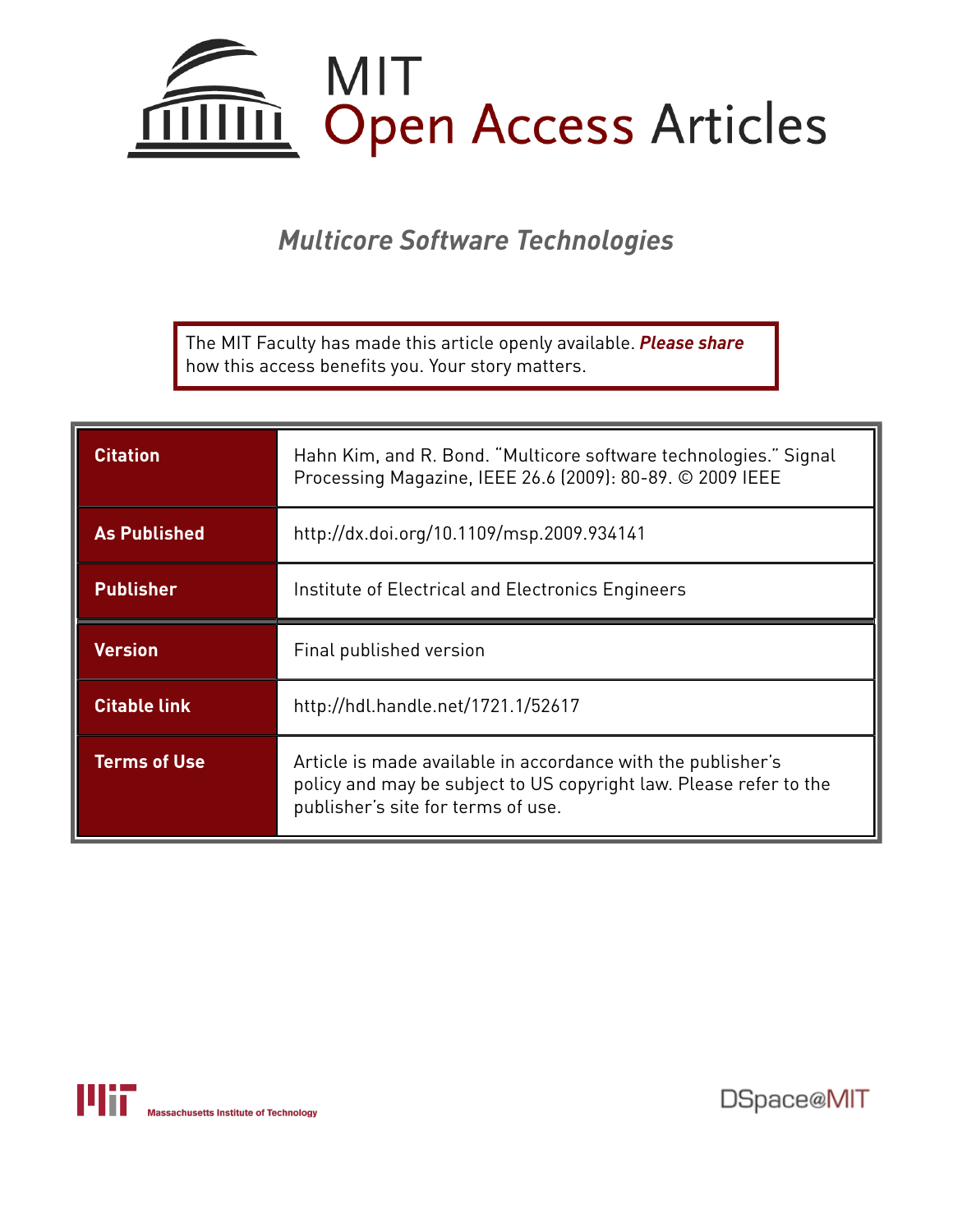# Multicore Software **Technologies**

## **[**A survey**]**

or decades, parallel computers were s<br>
mous with supercomputers, large and e<br>
sive machines built by companies like C<br>
and IBM, affordable only to governme<br>
laboratories and large corporations. Only<br>
expert programmers wer or decades, parallel computers were synonymous with supercomputers, large and expensive machines built by companies like Cray and IBM, affordable only to government laboratories and large corporations. Only these systems.

In the 1990s, two parallel programming standards grew to dominate the parallel computing landscape: the Message Passing Interface (MPI) [1] and Open Multiprocessing (OpenMP) [2]. MPI and OpenMP simplified development of parallel applications by promoting portable, open standards over multiple proprietary technologies. Nevertheless, MPI and OpenMP still required an indepth understanding of parallel computing.

Today, with the rise of multicore processors, parallel computing is everywhere. Multicore architectures have quickly spread to all computing domains, from embedded systems to personal computers to high performance supercomputers. Knowledge and experience in parallel programming, unfortunately, have not kept pace with the trend towards parallel hardware.

Multicore architectures require parallel computation and explicit management of the memory hierarchy, both of which add programming complexity and are unfamiliar to most programmers. While MPI and OpenMP still have a place in the multicore world, the learning curves are simply too steep for most programmers. New technologies are needed to make multicore processors accessible to a larger community. The signal and image processing PART I

(SIP) community stands to benefit immensely from such technologies. For examples of key SIP algorithms, see [3] and [4].

MULTICARE PL

© photo f/x2

This article provides a survey of new software technologies that hide the complexity of multicore architectures, allowing programmers to focus on algorithms instead of architectures.

#### **Technology Capabilities**

**AROCESSING** 

This section describes various capabilities found in many software technologies that enable programmers to program a range of multicore architectures. These capabilities are summarized in Table 1.

*Digital Object Identifier 10.1109/MSP.2009.934141*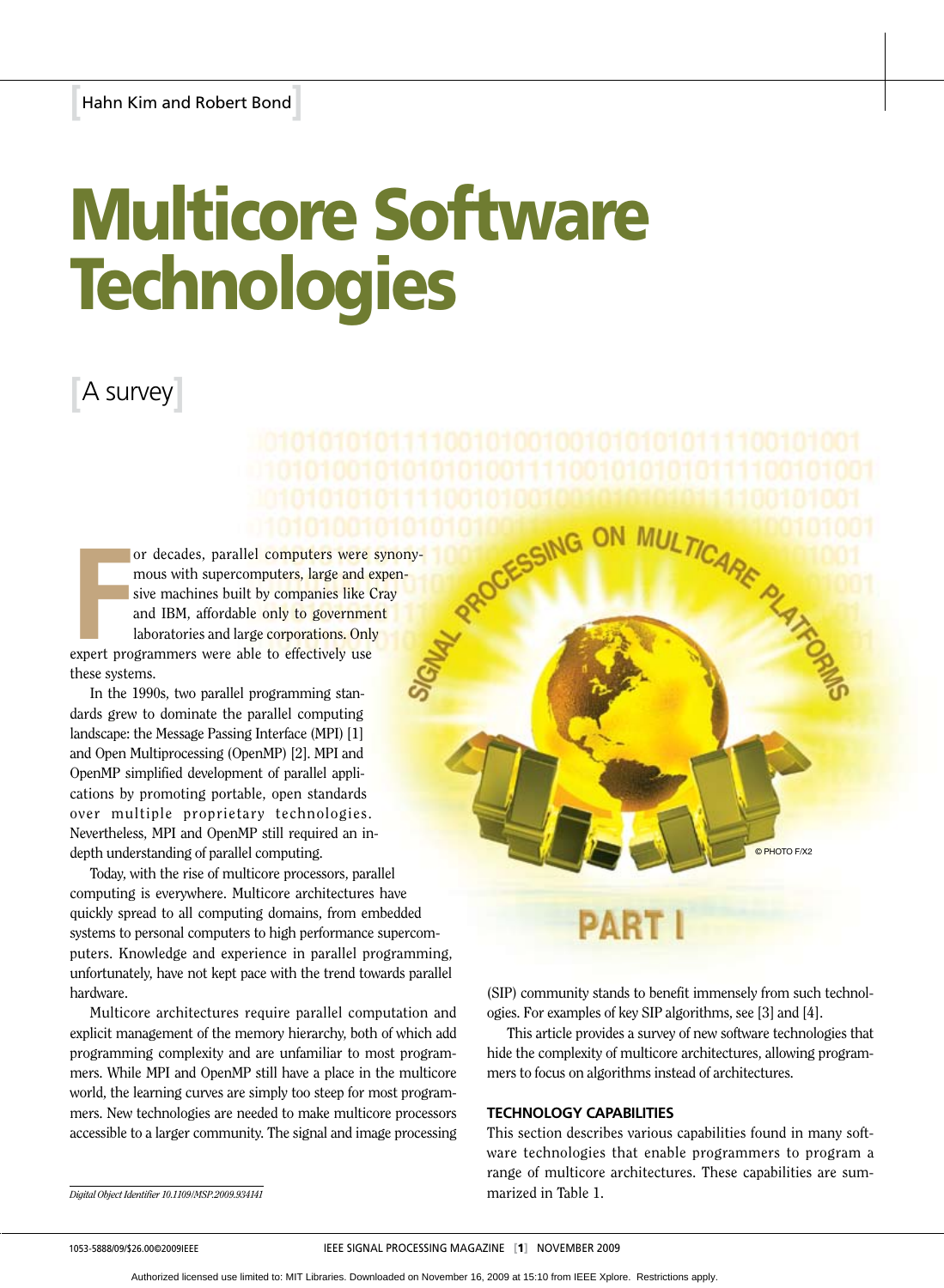Multicore designs range from conventional, homogeneous architectures (e.g., multicore x86) to novel, heterogeneous architectures (e.g., IBM Cell). Homogeneous multicore systems continue to be popular and many software technologies provide programming interfaces that are more approachable than MPI and OpenMP. Many emerging architectures, however, have heterogeneous designs that use a host processor for program control and coprocessors for computation. Graphics processing units (GPUs) supplement a conventional processor, e.g., x86, which acts as the host. IBM's Cell contains a host [PowerPC Processor Element (PPE)] and multiple coprocessors [Synergistic Processor Elements (SPEs)] on the same chip [5]. Field-programmable gate arrays (FPGAs) are becoming supplements or alternatives to multicore processors.

Architectures such as these have explicit memory hierarchies that span the host and coprocessor. Efficient data movement across the memory hierarchy is key to achieving high performance. Many new software technologies have interfaces for managing computation and data movement for coprocessors.

Data parallelism is a form of parallelism where data are distributed across multiple processors, with each processor performing the same computation, thus reducing the total amount of work on each processor. Data parallelism is often synonymous with the single-program multiple-data (SPMD) programming model, in which the same program executes on multiple processors but processes different data [6].

Traditionally, the programmer is responsible for allocating memory on each processor and "bookkeeping," e.g., keeping track of which data elements are on each processor. Many of the technologies discussed in this article contain distributed array constructs. Distributed (or parallel) arrays take care of memory allocation and data movement across processors and include bookkeeping capabilities, relieving the programmer of this burden.

Task parallelism is a form of parallelism where different computational tasks are assigned to different processors, each processing either the same or different data. Task parallelism is often synonymous with the multiple-program multiple-data (MPMD) model, in which different processors execute different programs, processing the same or different data [6]. Task parallelism enables data flow patterns, e.g., pipelines, fork-joins, and round-robining, common to real-time streaming data, e.g., video.

The default mechanism for running parallel programs on multicore processors is to run a separate process on each core. Threads enable a lighter weight approach to processes [7]. Technologies implement threads (and similar constructs) with support from software and/or hardware.

Multicore software technologies can be implemented as languages or libraries. New languages are often extensions of existing languages, e.g., C. In some cases, existing languages impose restrictions that limit their ability to express new programming constructs, warranting an entirely new language. Libraries support a range of languages, e.g., MATLAB, C, and  $C++$ . Table 1 identifies which technologies are languages or libraries and what language the technology is based on, if applicable.

Porting software between different parallel architectures has always been difficult. The wide range of multicore architectures now available only increases the difficulty of this task. A number of software technologies support multiple architectures, minimizing the difficulty of porting applications between different multicore architectures.

#### **Languages**

The vast majority of programming languages are designed for serial computation. There are a number of initiatives to add explicit support for parallelism to popular languages. Unified Parallel C (UPC) and Sequoia are two languages presented here

| [TABLE 1] SUMMARY OF CAPABILITIES OF MULTICORE SOFTWARE TECHNOLOGIES. |                                      |                                      |                                |                                |                                 |                                    |                                               |  |
|-----------------------------------------------------------------------|--------------------------------------|--------------------------------------|--------------------------------|--------------------------------|---------------------------------|------------------------------------|-----------------------------------------------|--|
| <b>TECHNOLOGY</b>                                                     | <b>ORGANIZATION</b>                  | <b>COPROCESSOR</b><br><b>SUPPORT</b> | <b>DATA</b><br><b>PARALLEL</b> | <b>TASK</b><br><b>PARALLEL</b> | <b>THREAD</b><br><b>SUPPORT</b> | LANGUAGE/<br><b>LIBRARY</b>        | <b>CURRENT TARGET</b><br><b>ARCHITECTURES</b> |  |
| BROOK+                                                                | AMD                                  | Υ                                    | Υ                              | Y                              | Y                               | LANGUAGE (C)                       | AMD GPU                                       |  |
| CHAPEL                                                                | CRAY                                 |                                      | Y                              | Y                              | Y                               | LANGUAGE                           | MULTICORE CPU                                 |  |
| $CILK++$                                                              | <b>CILK ARTS</b>                     |                                      | Y                              | Υ                              | Y                               | LANGUAGE $(C++)$                   | MULTICORE CPU<br>(SHARED MEMORY X86)          |  |
| CO-ARRAY<br><b>FORTRAN</b>                                            | STANDARDS BODY                       |                                      | Υ                              |                                | Υ                               | LANGUAGE (FORTRAN)                 | MULTICORE CPU                                 |  |
| <b>CUDA</b>                                                           | <b>NVIDIA</b>                        | Υ                                    | Υ                              | Υ                              | Y                               | LANGUAGE (C)                       | NVIDIA GPU                                    |  |
| <b>FORTRESS</b>                                                       | SUN/OPEN SOURCE                      |                                      | Y                              | Y                              | Y                               | LANGUAGE                           | <b>MULTICORE CPU</b>                          |  |
| OPENCL                                                                | STANDARDS BODY                       | Υ                                    | Y                              | Y                              | Y                               | LANGUAGE (C)                       | GPU                                           |  |
| PCT                                                                   | <b>MATHWORKS</b>                     |                                      | Υ                              |                                |                                 | LANGUAGE (MATLAB)                  | <b>MULTICORE CPU</b>                          |  |
| <b>pMATLAB</b>                                                        | MIT-LL                               |                                      | Y                              |                                |                                 | LIBRARY (MATLAB)                   | MULTICORE CPU                                 |  |
| PVL                                                                   | MIT-LL                               |                                      | Y                              | Υ                              |                                 | LIBRARY $(C++)$                    | MULTICORE CPU                                 |  |
| <b>PVTOL</b>                                                          | MIT-LL                               | Υ                                    | Y                              | Υ                              | Υ                               | LIBRARY $(C++)$                    | MULTICORE CPU.<br>CELL, GPU, FPGA             |  |
| SEQUOIA                                                               | <b>STANFORD</b>                      | Υ                                    | Υ                              |                                |                                 | LANGUAGE (C)                       | <b>CELL</b>                                   |  |
| STAR-P                                                                | <b>INTERACTIVE</b><br>SUPERCOMPUTING |                                      | Y                              |                                |                                 | <b>LIBRARY</b><br>(MATLAB, PYTHON) | MULTICORE CPU                                 |  |
| STREAMIT                                                              | <b>MIT</b>                           |                                      | Y                              | Y                              | Υ                               | LANGUAGE                           | <b>MULTICORE CPU</b>                          |  |
| <b>TITANIUM</b>                                                       | <b>UC BERKELEY</b>                   |                                      | Y                              |                                | Y                               | LANGUAGE (JAVA)                    | MULTICORE CPU                                 |  |
| <b>UPC</b>                                                            | STANDARDS BODY                       |                                      | Y                              |                                | Y                               | LANGUAGE (C)                       | <b>MULTICORE CPU</b>                          |  |
| $VSIPL++$                                                             | STANDARDS BODY                       | Y                                    | Y                              |                                |                                 | LIBRARY $(C++)$                    | MULTICORE CPU,<br>NVIDIA GPU, CELL, FPGA      |  |
| X10                                                                   | <b>IBM</b>                           |                                      | Υ                              | Υ                              | Υ                               | LANGUAGE (JAVA)                    | MULTICORE CPU                                 |  |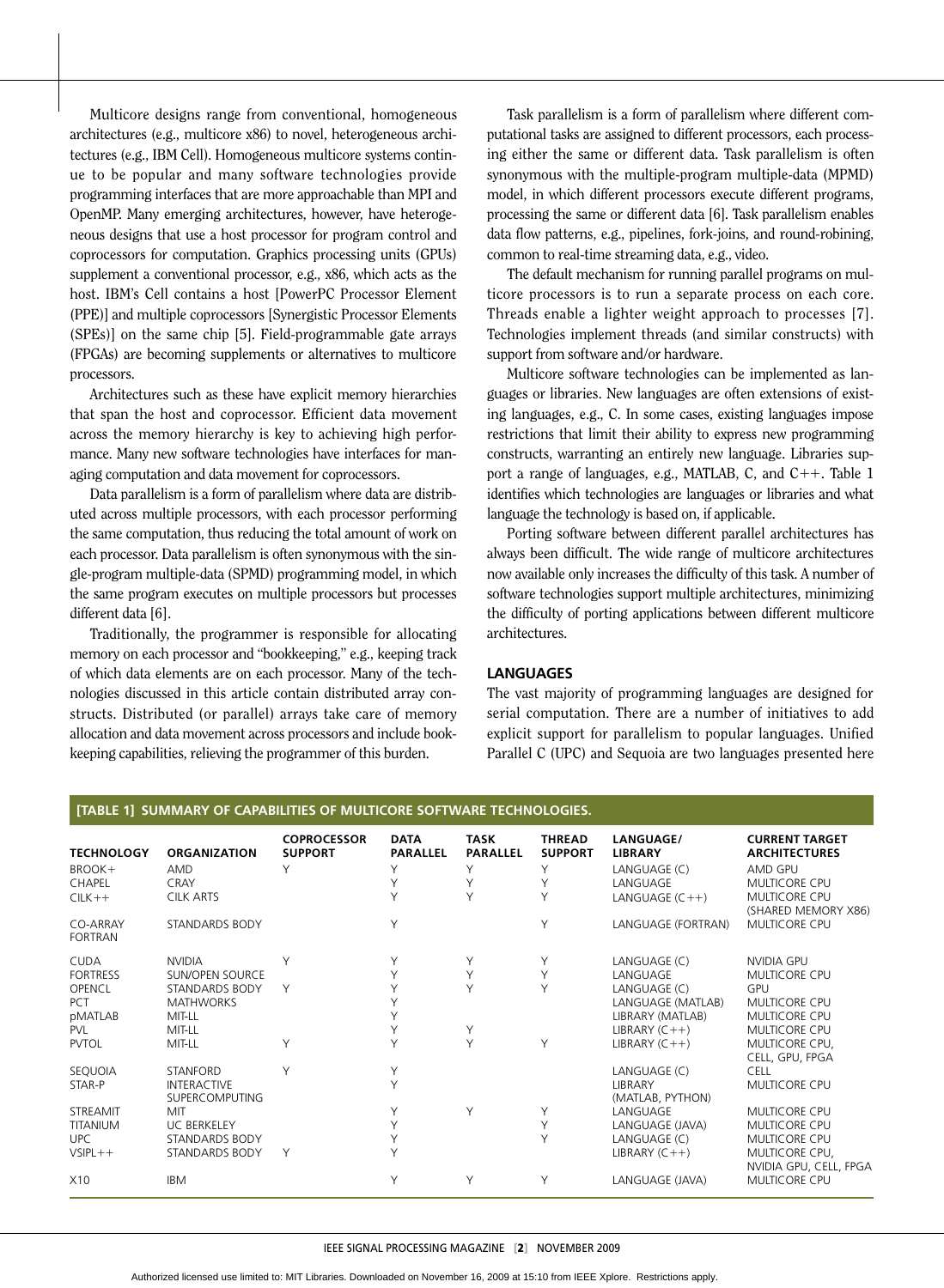that add parallelism to C. Several other languages, including languages derived from Fortran and Java and entirely new languages, are also briefly described.

#### *Unified Parallel C*

UPC is a parallel extension of the C Language [8]. The UPC standard is maintained by the UPC Consortium, an open group of industry, government, and academic institutions.

UPC programs are modeled as a collection of threads that share a single global address space that is logically partitioned among the threads, a programming model known as Partitioned Global Address Space (PGAS). A thread's portion of the address space is divided into private and shared spaces. Only the local thread can access variables in the private space; any thread can access variables in the shared space. Variables are allocated in the shared space by adding the shared keyword to the declaration. UPC supports data parallelism via shared arrays. Shared arrays are partitioned among threads such that each thread has part of the array allocated in its shared space. Figure 1 contains example code for a vector sum on shared arrays [9].

When a thread accesses data in another thread's shared space, data are communicated transparently. UPC supports a range of homogeneous multicore architectures; threads can execute on different cores and different processors. On shared memory systems, threads communicate through memory. On distributed memory systems, threads communicate through runtime layers like MPI.

Compiling a C program with a UPC compiler results in a program that runs *N* instances of the program in *N* threads. This allows programmers to write a serial C program and then parallelize the program with UPC. Also, any library with an ISO C interface is compatible with UPC. For example, the Fastest Fourier Transform in the West (FFTW) and Basic Linear Algebra Subprograms (BLASs) libraries can be used in UPC programs.

#### *Sequoia*

Sequoia is a research project at Stanford University [10]. Sequoia explicitly targets the management of data in a processor's memory hierarchy, i.e., allocation and movement, to achieve high performance.

Sequoia is a syntactic extension of C but introduces programming constructs that result in a different programming model. Unlike C's model, which consists of a single processor and single memory space, Sequoia exposes coprocessors and memory hierarchies. A memory hierarchy is a tree of memory modules, where modules closer to the leaves of the tree are generally smaller and faster. Hierarchical arrays are allocated across the memory tree. A hierarchical processor is composed of control processors (i.e., hosts) and processing elements (i.e., coprocessors); processing elements operate on leaf memory modules while control processors operate on nonleaf modules.

Sequoia programs consist of computational functions called tasks. A task can only access its function arguments and locally declared variables, like a regular C function. Tasks support data

```
// Allocate shared arrays
#define N 100*THREADS
shared int v1[N], v2[N], v1plusv2[N];
// Do vector sum
int i;
upc forall(i = 0; i < N; i++; i)
  v1plusv2[i] = v1[i] + v2[i];
```
#### **[Fig1] Example code for UPC.**

parallelism by executing on multiple processing elements. Tasks are written with no references to the specific architecture.

When a program is compiled for a specific machine, the programmer specifies how the program's tasks are executed on the target architecture; this is done separately from the program code. This allows the same program to be mapped to different architectures without modifying the program code. Consider the vector add example in Figure 2 [11]. The VectAdd task is composed of two parts, an inner task and leaf task. On the Cell, one way to map the task is to execute the inner task on the PPE and the leaf task on the SPEs. The inner task partitions arrays of size *N* into subarrays of size *T*, which are sent to SPE memory to be added by the leaf task.

#### *Other Languages*

Co-Array Fortran [12] and Titanium [13] are PGAS languages. Like UPC, multiple copies of a program execute on different cores but share a global address space. Co-Array Fortran and Titanium add language extensions to Fortran and Java, respectively, to distribute data and allow each copy to access data in other copies' address spaces.

Cilk<sup>++</sup> is a parallel extension of  $C++$  developed by Cilk Arts [14] and is based on the Cilk language developed at Massachusetts Institute of Technology (MIT) [15]. Cilk $++$  adds three keywords, cilk spawn, cilk sync, and cilk for, to mark parallelism and synchronization within a program. The keyword cilk spawn asynchronously launches a child function in parallel with the caller. The caller may spawn multiple functions to increase the degree of parallelism. Child functions may also call cilk spawn themselves; recursive, divide-andconquer algorithms can be parallelized in this manner. The keyword cilk sync waits until all of the caller's child functions have completed, and then cilk for executes a for loop's iterations in parallel.

StreamIt was developed at MIT [16] and targets applications that process streaming data, e.g., real-time audio or video. StreamIt takes advantage of the fact that streaming applications often repeatedly perform the same computations in a regular, static pattern that can execute as parallel streams of instructions. Several common data flow patterns, e.g., pipelines, fork-joins, and round-robining, are directly expressible in the language.

The Defense Advanced Research Projects Agency's High Productivity Computing Systems (HPCS) program is developing high-performance computing languages to allow applications to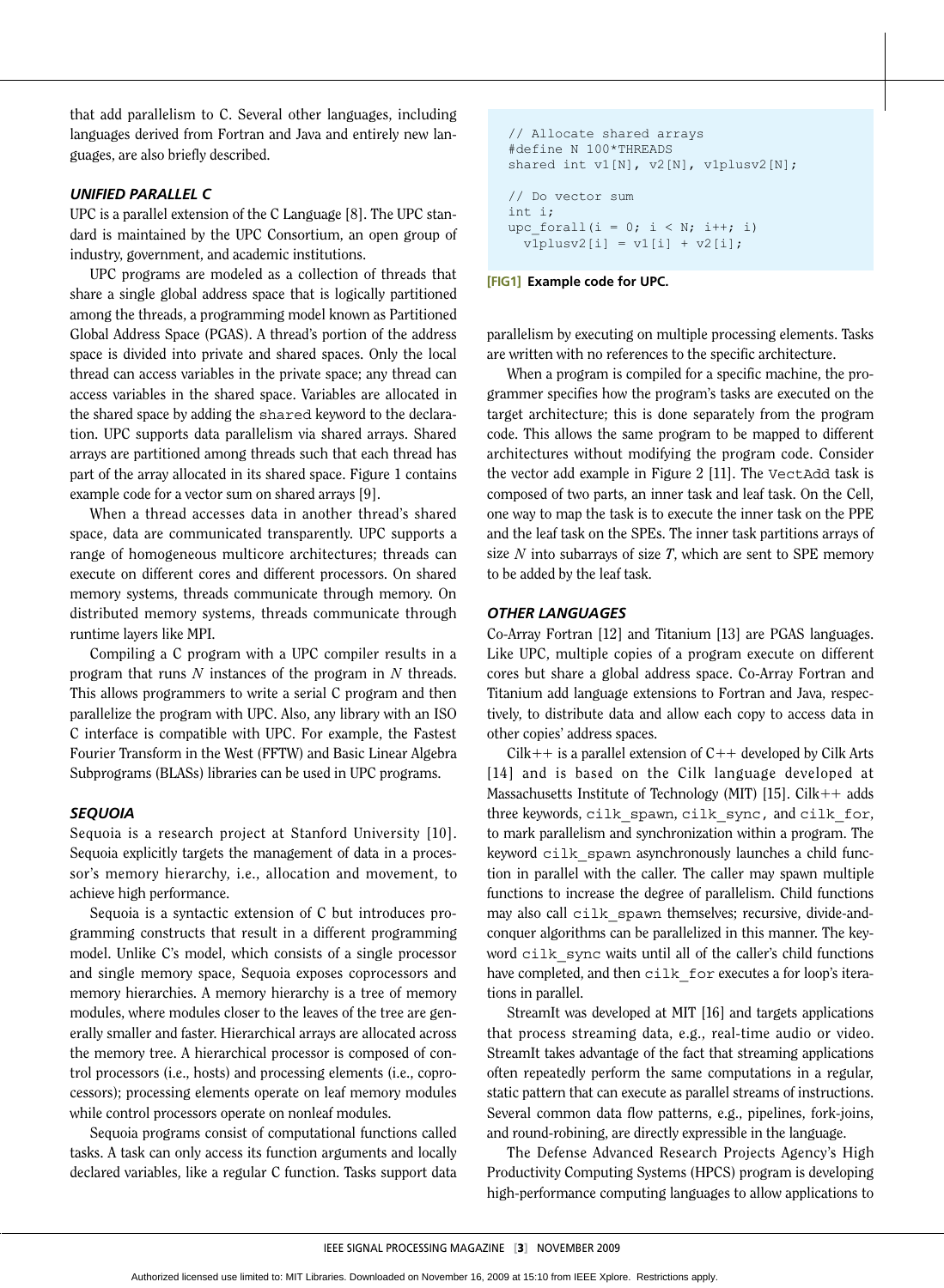```
void task VectAdd(in float A[N], in float B[N],
                  out float C[N]);
void task<inner>
VectAdd::Inner(in float A[N], in float B[N],
              out float C[N]) {
  tunable T;
 mappar (unsigned int i = 0 : N/T) {
    VectAdd(A[i*T:(i+1)*T;T],
           B[i*T:(i+1)*T;T],
            C[i*T:(i+1)*T;T]);
  }
}
void task<leaf>
VectAdd::Leaf(in float A[N], in float B[N],
              out float C[N]) {
  for (unsigned int i = 0; i < N; i++) {
   C[i] = A[i] + B[i];}
}
```

```
[Fig2] Example code for Sequoia.
```
scale future parallel systems and improve productivity of future programmers. HPCS has produced Chapel [17], Fortress [18], and X10 [19], developed by Cray, Sun, and IBM, respectively.

#### **General-Purpose Computation on GPUs**

GPUs are optimized for graphics algorithms, resulting in highly parallel architectures. Researchers began to explore the use of GPUs to accelerate nongraphics algorithms, giving rise to the general-purpose computation on GPUs (GPGPU) field. Early on, algorithms had to be refactored to use graphics operations and APIs [e.g., Open Graphics Library (OpenGL)].

```
// GPU device code for vector sum kernel
 __global__
\overline{void} vec\overline{Add}(float *A, float *B, float *C) {
 int i = \text{threadIdx.x} + \text{blockDim.x} + \text{blockIdx.x};
 C[i] = A[i] + B[i];}
}
// Host code that calls the vector sum kernel
int main() {
  // Allocate arrays dA, dB, dC
  //(omitted for brevity)
 float *hA = \ldots;float *hB = \ldots;float *hC = \ldots;
 float *dA, *dB, *dC;
  cudaMalloc((void **) &dA, N * sizeof(float));
  cudaMalloc((void **) &dB, N * sizeof(float));
 cudaMalloc((void **) &dC, N * sizeof(float));
  // Copy host data to device
 cudaMemcpy(dA, hA, N * sizeof(float),
              cudaMemcpyHostToDevice);
 cudaMemcpy(dB, hB, N * sizeof(float),
              cudaMemcpyHostToDevice);
  // Run N/256 blocks of 256 threads each
  vecAdd<<<N/256, 256>>>(dA, dB, dC)
```
**[Fig3] Example code for CUDA.**

In recent years, more general programming technologies for GPUs have appeared, eliminating the need for a background in graphics programming. This section discusses three of these technologies: Compute Unified Device Architecture (CUDA), Brook+, and Open Computing Language (OpenCL). By design, GPUs are coprocessors and, hence, these technologies have the same basic programming model: an application running on the host allocates host and GPU memory, copies input data from host memory to GPU memory, then launches parallel kernels on the GPU.

#### *Compute Unified Device Architecture*

CUDA was developed by NVIDIA and was the first mainstream GPGPU programming technology [20]. CUDA represents a GPU as a hierarchy of concurrent threads. Global GPU memory is partitioned among groups of threads, called thread blocks, while threads in a thread block maintain a shared address space. CUDA supports data parallelism by running parallel kernels on one or more thread blocks. See Figure 3 for an example of a vector sum [21]. CUDA supports task parallelism by executing different kernels in different thread blocks since thread blocks execute independently of each other. CUDA allows a single host processor to launch kernels onto multiple GPUs. Other technologies, like MPI, are required if a system is comprised of multiple host processors, e.g., clusters.

CUDA consists of C language extensions plus a runtime library. The CUDA Developer SDK includes a number of components for SIP, including BLAS and FFT libraries and SIP code examples.

#### **BROOK+**

The GPGPU environment from Advanced Micro Devices (AMD), the ATI Stream SDK  $[22]$ , is centered around the Brook+ language, based on BrookGPU developed at Stanford University [23]. Brook + represents a GPU as a collection of thread processors that can issue up to five scalar operations per instruction.  $Brook+$  extends  $C$  with constructs for expressing data parallelism using single-instruction multiple-data (SIMD) operations that execute across thread processors. Two key constructs in  $Brook+$  are streams and kernels. Streams are a collection of data elements that can be processed in parallel and kernels are functions that operate on streams and execute across multiple thread processors. See Figure 4 for an example of a vector sum [24].

AMD also provides a GPU version of the AMD Core Math Library, which includes BLAS, Linear Algebra PACKage (LAPACK), and FFTs.

#### *Open Computing Language*

OpenCL is a standard for heterogeneous computing [25] maintained by the Khronos Group, which also oversees the popular graphics standard OpenGL. OpenCL was explicitly designed with abstractions that are low level and high performance but still portable. The goal is to create a foundation that allows expert programmers to create higher-level middleware libraries and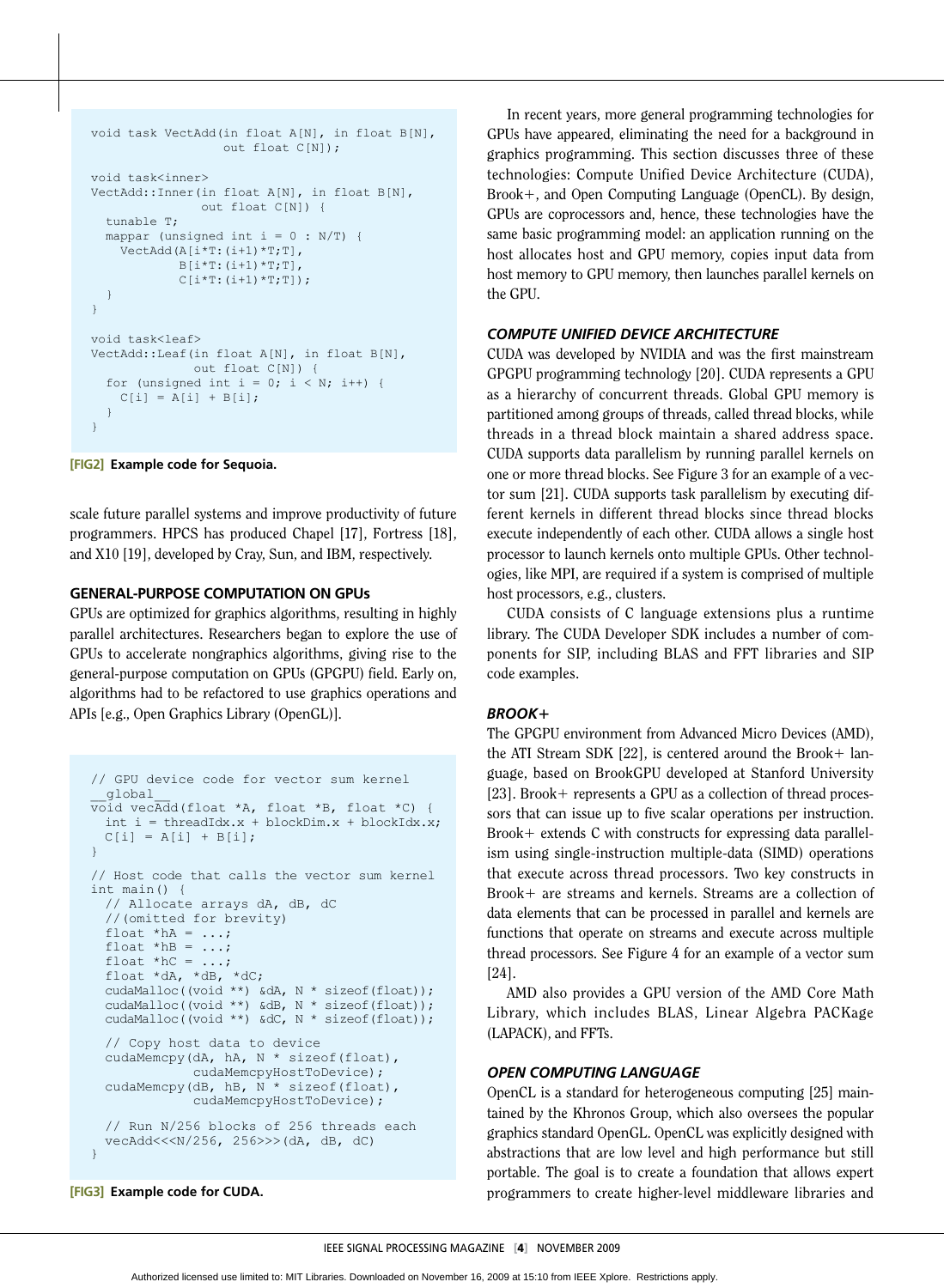tools. OpenCL targets a range of heterogeneous computing platforms, but is initially focused on supporting GPUs.

In OpenCL's coprocessor model, a processing platform is comprised of one host and one or more compute devices, which are comprised of compute units, which are further comprised of processing elements. OpenCL programs are comprised of a host program and a set of kernels that run on devices, i.e., GPUs. The host program is written using two software layers: a platform layer and a runtime layer. The platform layer enables programs to query devices for platform-specific information and create contexts. A context is a scoping mechanism that allows the program to manage execution of kernels on devices. Within a context, the runtime layer allocates memory, compiles and creates kernels, adds kernels to a command queue, synchronizes commands and cleans up resources. Kernels that execute on the device are written using a modified version of C.

OpenCL host programs invoke kernels over an index space called an NDRange. Each instance of a kernel at a point in the NDRange is called a work-item; work-items are grouped into work-groups. Data parallelism is supported by work-items in a work-group executing a kernel together or multiple work-groups executing in parallel. See Figure 5 for an example of a vector add [26]. OpenCL requires all compute devices to support data parallelism, but some devices may also support task parallelism.

#### **High-Level Languages**

High-level languages (HLLs), such as Mathematica and MATLAB, are attractive to engineers and scientists for their high levels of abstractions and interactive programming environments. HLLs, however, suffer from decreased performance that often results in application runtimes of hours or days. This section discusses several technologies for supporting parallel computing in MATLAB without sacrificing the ease of use of the MATLAB language.

#### *pMatlab*

MIT Lincoln Laboratory (MIT-LL) develops pMatlab [27], which (along with several other libraries that are discussed in the section "SIP Middleware") supports data parallelism using a programming construct called a map. To develop a pMatlab application, the user first writes a functionally correct serial MATLAB program. The program is then parallelized by adding maps. Maps are objects that describe how an array should be distributed, including the number of processors to distribute each dimension across and the distribution type (i.e., block, cyclic, and block-cyclic). Maps are passed into array constructors, e.g., zeros(), to create distributed arrays. The rest of the code that processes distributed arrays is unchanged. This is called a separation of concerns approach; the code for defining maps and code for implementing the algorithm are orthogonal. pMatlab distributes and communicates data without the user's knowledge. See Figure 6 for an example of allocating a distributed array [27].

Since pMatlab is written entirely in the MATLAB language, it runs on any architecture supported by MATLAB. This ranges

```
// Kernel code that runs on GPU
kernel void sum (float a<>, float b<>, out float
c \ll 1 {
 c = a + b;}
// Host code that calls kernel code
int main() {
  float data[4] = \{1.0, 2.0, 3.0, 4.0\};float a<4>, c<4>; // Allocate streams on GPU
 int i;
 streamRead(a, data); // Copy from host to GPU<br>sum(a, a, c); // Call kernel on GPU
                         // Call kernel on GPU
 streamWrite(c, data); // Copy from GPU to host
}
```
#### **[FIG4] Example code for Brook+.**

from personal computers to clusters, containing either serial or homogeneous multicore processors.

#### *Star-P*

Star-P is a product from Interactive Supercomputing [28], initially targeted at MATLAB but that has expanded to other HLLs, e.g., Python. Both pMatlab and Star-P share a similar approach to supporting data parallelism. First, the user writes a functionally cor-

```
// GPU device code for vector sum kernel
 kernel void vec add( global const float *a,
                     __global const float *b,<br>qlobal float *c){
                                    float.*c) {
 int gid = get global id(0);
 c[qid] = a[qid] + b[qid];}
// Host code that calls vector sum kernel
int main() {
 // Create OpenCL context on GPU device and 
 // create the command queue
 cl context context =
   clCreateContextFromType(...);
 cl cmd queue cmd_queue
   clCreateCommandQueue(context, ...);
 // Allocate memory (omitted for brevity)
 ...
 // Create and build the program
 cl program pogram =
   clCreateProgramWithSource(context, ...);
 clBuildProgram(program, ...);
 // Create the kernel
 cl kernel =
   clCreateKernel(program, "vec_add", NULL);
 // Set kernel args (omitted for brevity)
  ...
 // Run kernel and read output
 clEnqueueNDRangeKernel(cmd_queue, kernel, 
                       ...);
 clEnqueueReadBuffer(context, ...);
}
```
**[Fig5] Example code for OpenCL.**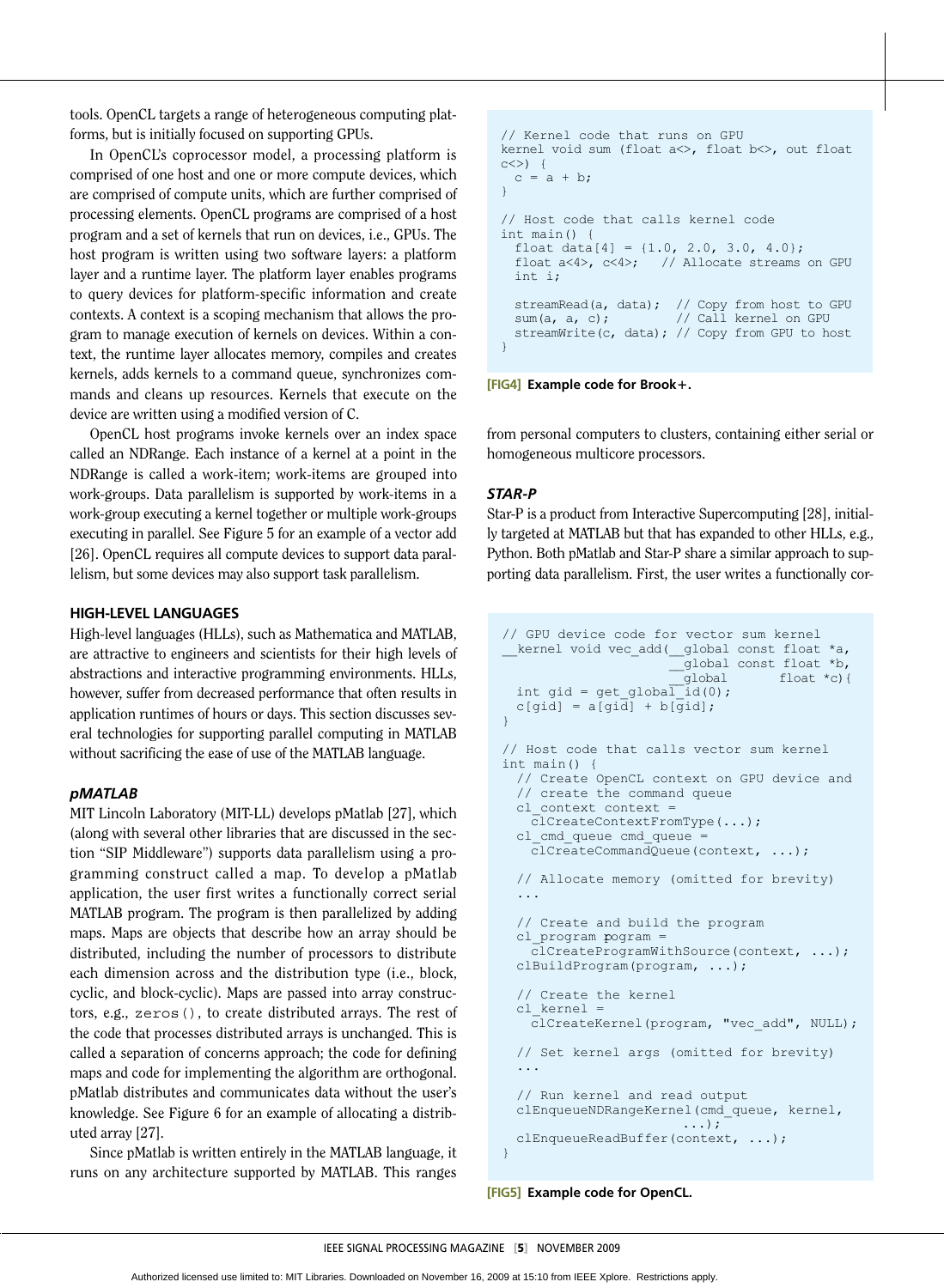```
// Allocate distributed arrays
Nprocs = 4;ABCmap = map([1 \ Nprocess], \{\}, 0:Nprocess-1);A = zeros(1, 100, ABCmap);B = rand(1, 100, ABCmap);C = rand(1, 100, ABCmap);// Do distributed computation
A(:, :)= B + pi * C;
```
**[Fig6] Example code for pMatlab.** 

rect serial program. The user parallelizes the program by annotating MATLAB array constructors to create distributed arrays, known as a ddense. Star-P indicates which dimensions of the array to distribute by tagging the dimension arguments with \*p. See Figure 7 for an example of allocating a ddense [29].

Star-P has a client-server based architecture, where the client is a MATLAB session running on the user's computer and the server is a cluster that runs the Star-P software. When a ddense constructor is called, the ddense object is allocated on the cluster and all operations on any ddense object execute on the cluster with high-performance parallel numerical libraries, such as Scalable LAPACK (ScaLAPACK).

#### *MATLAB Parallel Computing Toolbox*

Parallel Computing Toolbox (PCT) is a parallel toolbox for MATLAB developed by The Mathworks, the developers of MATLAB [30]. PCT also supports data parallelism using distributed arrays, known as codistributed arrays. Again, the user first develops a functional serial program. The user parallelizes the program by marking the beginning and end of parallel sections of code with the keywords spmd and end, respectively. Arrays created inside spmd blocks are distributed across cores. A number of MATLAB functions have parallel implementations that are called when the function is invoked on a codistributed

```
// Allocate distributed arrays
a = \text{rand}(100*p);b = \text{rand}(100*p);// Do distributed computation
a * b;
```
**[Fig7] Example code for Star-P.** 

```
spmd
  // Allocate distributed array
 A = rand(10000, 10000, codistribution());
  // Do distributed computation
 b = sum(A, 2);end
```
**[Fig8] Example code for PCT.**

array. Many of these functions are based on ScaLAPACK. See Figure 8 for an example of allocating a codistributed array [31].

PCT also uses a client-server architecture, where the client is the user's MATLAB session. The client launches parallel code on workers which can execute either on multiple cores on the user's computer or on a cluster.

#### **SIP Middleware**

A main challenge of building real-time embedded SIP systems is minimizing changes to existing software with the insertion of new hardware. Many systems are built on commercial hardware using vendor libraries for computation and communication. This leads to software that is hard to write, nonportable and nonscalable. Standards such as MPI and the Vector Signal and Image Processing Library (VSIPL) have improved portability, but not ease of development or scalability.

Middleware is a layer of software that provides a common interface to different hardware and hardware-specific software, e.g., vendor libraries. Middleware is key to isolating software from hardware changes. This section describes several realtime SIP middleware libraries. These libraries are unique in that they focus on programmer productivity, in addition to high performance and portability, by using maps.

#### *Parallel Vector Library*

The Parallel Vector Library (PVL) was developed at MIT-LL and has been used in a number of real-time embedded SIP systems [32]. Its goals are to simplify writing parallel SIP software and provide portability across hardware platforms, while maintaining high performance. It is a  $C++$  library and contains a number of classes that hide the details of data and task parallelism.

PVL uses task maps and data maps to support task parallelism and data parallelism, respectively. Simply put, a map contains all the information necessary to describe how to distribute an object onto one or more processors.

Task parallelism is supported using tasks and conduits. A task encapsulates SPMD code that executes on one or more processors. A task map assigns a task to a set of processors at runtime. Task maps allow developers to write task code without needing to know which processors the task will run on. Conduits send data between tasks. Conduits hide the details of the underlying communication technology, e.g., MPI, shared memory, etc.

Tasks and conduits enable data flow patterns that are common in real-time SIP applications, e.g., pipelines, fork-joins, and round-robining. Tasks run on different sets of processors, executing different stages of a signal processing chain. Two consecutive tasks may distribute data across processors differently, e.g., data in the first task may be row-distributed and data in the second task may be column-distributed. The conduit connecting the tasks automatically redistributes the data from a row to column distribution.

Data parallelism is supported inside tasks with vector and matrix classes, which provide a high-level distributed array interface. Like pMatlab, the developer first writes functionally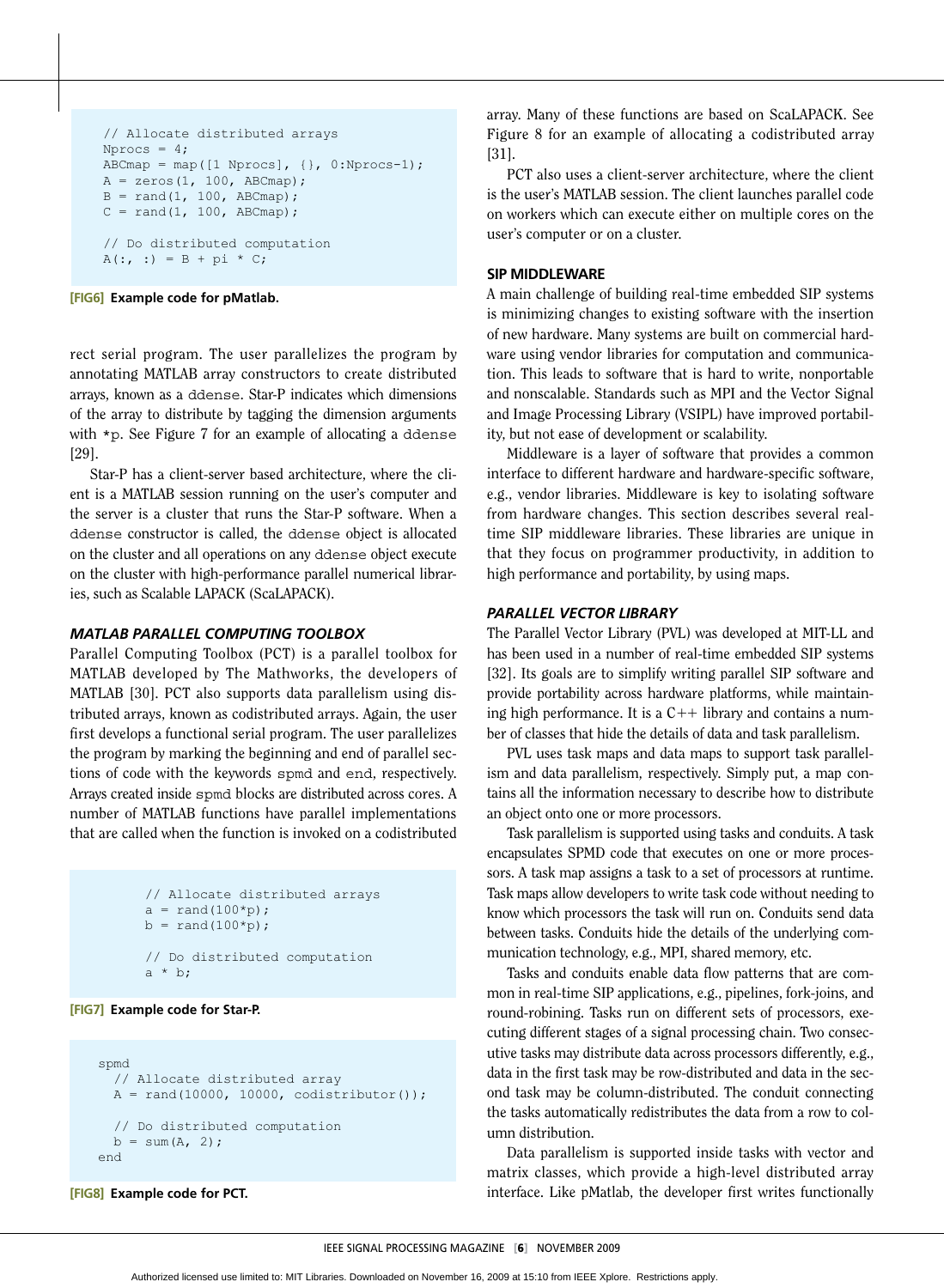correct serial code, then adds data maps to vector and matrix constructors to allocate distributed arrays. PVL supports a large number of SIP and linear algebra functions that operate on distributed objects. See Figure 9 for an example of allocating a distributed matrix.

PVL runs on homogeneous multicore processors, e.g., x86 and PowerPC, and is built on top of computation and communication libraries optimized for each supported hardware architecture, e.g., MPI and VSIPL. PVL users have also developed custom kernels wrapped in the PVL API.

#### *VSIPL*++

The High Performance Embedded Computing Software Initiative (HPEC-SI) is a consortium of industry, academia and government organizations that maintains the VSIPL standards. The first standard, VSIPL, is a C library for high-performance serial computation. VSIPL++ is the successor to VSIPL, a  $C++$ library for both serial and parallel real-time SIP [33].

 $VSIPL++$ 's goal is to provide a standard API that supports productivity, performance and portability. To achieve these goals,  $VSIPL++$  adopted concepts from PVL, notably data maps, and expanded on them, such as adding a tensor class to support three-dimensional arrays. See Figure 10 for an example of allocating a distributed matrix.

VSIPL $++$  uses standard  $C++$  and, hence, can be built on any architecture with a  $C++$  compiler. Like PVL, VSIPL $++$  can use existing, optimized computation and communication libraries.  $VSIPL++$  runs on homogeneous multicore architectures, but there are ongoing efforts to extend  $VSIPL++$  to other architectures. CodeSourcery has an implementation for the Cell and GPUs and Northeastern University is developing the VSIPL $++$  for Reconfigurable Computing (VForce) library, which allows  $VSIPL++$  applications to use FPGAs as coprocessors [34].

#### *Parallel Vector Tile Optimizing Library*

MIT-LL is currently developing the Parallel Vector Tile Optimizing Library (PVTOL) [35]. Its primary goal is to expand the parallel programming constructs in PVL and  $VSIPL++$  to support both homogeneous and heterogeneous multicore architectures. PVTOL is built on top of  $VSIPL++$  and uses the vector, matrix, and tensor data structures and data maps to support data parallelism.

PVTOL also inherits the task and conduit concept from PVL to enable task parallelism in VSIPL $++$ . In PVL, however, a task is a collection of concurrent processes. On a cluster of single-core processors, each processor runs one of a task's processes. On a multicore processor, PVL runs an entire process on each core. Using threads instead of processes on a multicore processor is preferable, due to their lighter weight nature. Yet, multiple processes are still necessary for running on a cluster of multicore processors.

Historically, multiple programming models are used to write multithreaded, multiprocess applications. A common example of this is using a message-passing library, e.g., MPI, to distribute an application among multiple processors and a multithreaded

```
// Allocate distributed matrix
vector<int> gridEls(2);
for (int i = 0; i < 2; i++){gridEls[i] = i;}
Map2d map(Grid2d(1, 2, gridEls),
          BlockDist(), BlockDist());
Matrix<float> mat("matrix", map, 4, 8);
mat = ellMul(mat, 2); // Do parallel
                              computation
```
**[Fig9] Example code for PVL.**

library, e.g., OpenMP, to multithread each process. This approach is unwieldy, at best.

PVTOL supports task parallelism on multicore clusters by implementing multithreaded tasks [36]. PVTOL provides a single interface for scaling applications from a serial processor to a multicore processor to a cluster of multicore processors, by changing task maps.

As mentioned above,  $VSIPL++$  targets homogeneous multicore architectures and work has been done to extend  $VSIPL++$  to the Cell, GPUs, and FPGAs. These extensions of  $VSIPL++$ , however, invoke computation on coprocessors in a blocking manner, i.e., the host invokes a kernel on a coprocessor and waits for the coprocessor to complete. The ability to asynchronously launch computation onto coprocessors would allow both the host and coprocessor to execute simultaneously.

PVTOL tasks and conduits are being extended to various coprocessor architectures, including Cell, FPGAs, and GPUs. This will allow developers to asynchronously invoke computation and perform communication on host processors and coprocessors with the same interface. Tasks and conduits will be implemented for new coprocessor architectures as they emerge; having a consistent interface allows coprocessors in embedded systems to be replaced without changes to the application code. Figure 11 shows prototype code for running tasks on host and coprocessors.

As PVTOL develops and is used in MIT-LL systems, proposals will be made to HPEC-SI to include PVTOL concepts into future versions of the  $VSIPL++$  standard.

#### **Technology Comparison**

```
// Allocate distributed matrix
typedef Map<Block dist, Block dist> map type;
typedef Dense<2, scalar f, row2 type, map type>
 block_type;
typedef Matrix<scalar f, block type> view type;
map type map(1, 2);
view type matrix(4, 8, map);
matrix = VSIDIMPL PI;matrix * = 2; // Do distributed computation
```
**[FIG10] Example code for VSIPL++.**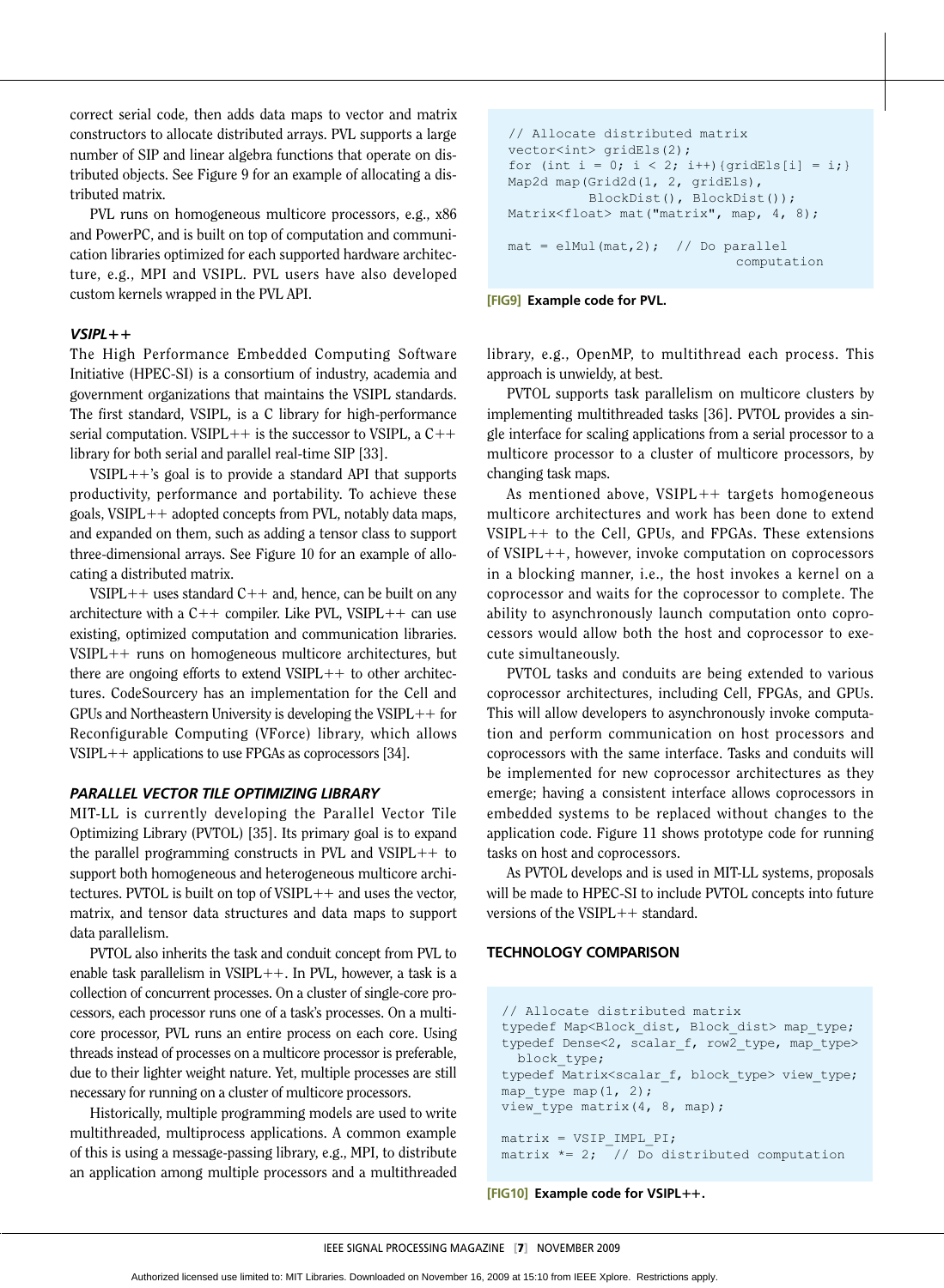```
// Construct host and co-processor task maps
int hostprocs[] = \{0\}, coprocs[] = \{0\};
TaskMap<HOST> hTaskMap(hostprocs);
TaskMap<COPROC> cTaskMap(coprocs);
// Construct host and co-processor tasks
Task<HostTask, HOST> hTask("Host", hTaskMap);
Task<CoprocTask, COPROC> cTask("Co-proc", 
                               cTaskMap);
// Initialize and run the tasks
hTask.init(); cTask.init();
hTask.run(); cTask.run();
// Wait until the tasks complete
hTask.waitTillDone(); cTask.waitTillDone();
```
#### **[Fig11] Example PVTOL code to launch tasks onto a host processor and coprocessor.**

This section discusses tradeoffs between the technologies discussed in this article by comparing performance and productivity between different classes of technologies. Table 2 summarizes pros and cons of each technology.

The performance and productivity of multicore software technologies can be characterized in two ways. First is the level of abstraction of the programming language that the technology is based on. Second is the mechanism for parallelizing the application across multiple cores [37].

Programming languages can be classified by their level of abstraction. Assembly languages provide the highest performance, but are extremely difficult to use. Procedural languages, e.g., C, can produce excellent performance but with significantly less effort than assembly. Object-oriented languages, e.g.,  $C++$ , can produce performance comparable to procedural languages, but often results in code that is more concise and modular. High-level languages, e.g., MATLAB, have significantly lower performance than other types of languages but require the least effort to use.

Parallel programming technologies can be classified by their communication mechanism. DMAs allow processors to directly access each other's memory and produce high performance but are hardware specific, are not applicable to all multiprocessor systems (e.g., clusters), and are difficult to use. Threads enable shared memory communication but limits systems to shared memory architectures and incur the complexity of synchronization.

| [TABLE 2] TRADEOFF COMPARISON OF MULTICORE SOFTWARE TECHNOLOGIES. |                                                                                                                              |                                                                                                               |  |  |  |  |
|-------------------------------------------------------------------|------------------------------------------------------------------------------------------------------------------------------|---------------------------------------------------------------------------------------------------------------|--|--|--|--|
| <b>TECHNOLOGY</b>                                                 | <b>PROS</b>                                                                                                                  | <b>CONS</b>                                                                                                   |  |  |  |  |
| BROOK+                                                            | SUPPORT FOR BLAS, LAPACK, FFT                                                                                                | PROPRIETARY, SUPPORTS AMD GPUS ONLY<br>REQUIRES OTHER TECHNOLOGIES FOR MULTI-NODE<br>COMMUNICATION            |  |  |  |  |
| CHAPEL                                                            | DESIGNED FOR HIGH PRODUCTIVITY AND PERFORMANCE<br>OPEN SOURCE                                                                | REQUIRES LEARNING NEW LANGUAGE SYNTAX, TOOLS, ETC.<br>LANGUAGE UNDER DEVELOPMENT                              |  |  |  |  |
| $*$ CILK + +                                                      | <b>BASED ON A FAMILIAR LANGUAGE (C++)</b>                                                                                    | PROPRIETARY, COMMERCIAL (BUT FREE FOR OPEN SOURCE<br>PROJECTS)<br>SUPPORTS SHARED MEMORY, X86 PROCESSORS ONLY |  |  |  |  |
| COARRAY                                                           | INDUSTRY STANDARD                                                                                                            | FOCUSES MOSTLY ON DATA PARALLELISM                                                                            |  |  |  |  |
| <b>FORTRAN</b>                                                    | <b>BASED ON A FAMILIAR LANGUAGE (FORTRAN)</b>                                                                                |                                                                                                               |  |  |  |  |
| <b>CUDA</b>                                                       | CURRENTLY, MOST POPULAR GPGPU TECHNOLOGY<br>SUPPORT FOR BLAS, FFT                                                            | PROPRIETARY, SUPPORTS NVIDIA GPUS ONLY<br>REQUIRES OTHER TECHNOLOGIES FOR MULTI-NODE<br>COMMUNICATION         |  |  |  |  |
| <b>FORTRESS</b>                                                   | DESIGNED FOR HIGH PRODUCTIVITY AND PERFORMANCE<br>OPEN SOURCE                                                                | REQUIRES LEARNING NEW LANGUAGE SYNTAX, TOOLS, ETC.<br>LANGUAGE UNDER DEVELOPMENT                              |  |  |  |  |
| OPENCL                                                            | INDUSTRY STANDARD<br>EXTENSIBLE TO MANY COPROCESSOR ARCHITECTURES                                                            | LOW-LEVEL TECHNOLOGY TARGETED AT EXPERT<br>PROGRAMMERS                                                        |  |  |  |  |
| <b>PCT</b>                                                        | HIGH PROGRAMMER PRODUCTIVITY<br><b>PROVIDES SUPPORT FOR PARALLELISM BUILT INTO MATLAB</b>                                    | NOT SUITED FOR MANY PERFORMANCE-CRITICAL<br><b>APPLICATIONS</b>                                               |  |  |  |  |
| PMATLAB                                                           | HIGH PROGRAMMER PRODUCTIVITY<br>OPEN SOURCE                                                                                  | NOT SUITED FOR MANY PERFORMANCE-CRITICAL<br><b>APPLICATIONS</b>                                               |  |  |  |  |
| PVL                                                               | DESIGNED FOR REAL-TIME SIP APPLICATIONS<br>HIGH LEVEL DATA STRUCTURES                                                        | RESEARCH PROTOTYPE, NOT AVAILABLE FOR<br>GENERAL USE (BUT CONCEPTS ADOPTED BY VSIPL++)                        |  |  |  |  |
| <b>PVTOL</b>                                                      | DESIGNED FOR REAL-TIME SIP APPLICATIONS<br><b>HIGH LEVEL DATA STRUCTURES</b><br>EXTENSIBLE TO MANY COPROCESSOR ARCHITECTURES | RESEARCH PROTOTYPE, NOT AVAILABLE FOR GENERAL USE<br>(BUT CONCEPTS WILL BE PROPOSED FOR ADDITION TO VSIPL++)  |  |  |  |  |
| SEQUOIA                                                           | EXTENSIBLE TO MANY COPROCESSOR ARCHITECTURES                                                                                 | RESEARCH PROTOTYPE, CURRENTLY IN ALPHA                                                                        |  |  |  |  |
| STAR-P                                                            | HIGH PROGRAMMER PRODUCTIVITY                                                                                                 | PROPRIETARY, COMMERCIAL<br>NOT SUITED FOR MANY PERFORMANCE-CRITICAL<br><b>APPLICATIONS</b>                    |  |  |  |  |
| STREAMIT                                                          | DESIGNED FOR REAL-TIME SIP APPLICATIONS                                                                                      | RESEARCH PROTOTYPE<br>REQUIRES LEARNING NEW LANGUAGE SYNTAX, TOOLS, ETC.                                      |  |  |  |  |
| <b>TITANIUM</b>                                                   | <b>BASED ON A FAMILIAR LANGUAGE (JAVA)</b>                                                                                   | FOCUSES MOSTLY ON DATA PARALLELISM                                                                            |  |  |  |  |
| <b>UPC</b>                                                        | INDUSTRY STANDARD<br>$\blacksquare$ BASED ON A FAMILIAR LANGUAGE (C)                                                         | FOCUSES MOSTLY ON DATA PARALLELISM                                                                            |  |  |  |  |
| $VSIPL++$                                                         | INDUSTRY STANDARD<br>DESIGNED FOR REAL-TIME SIP APPLICATIONS                                                                 | FOCUSES MOSTLY ON DATA PARALLELISM                                                                            |  |  |  |  |
| X10                                                               | DESIGNED FOR HIGH PRODUCTIVITY AND PERFORMANCE<br><b>BASED ON A FAMILIAR LANGUAGE (JAVA)</b>                                 | LANGUAGE UNDER DEVELOPMENT                                                                                    |  |  |  |  |

\*Cilk Arts was recently acquired by Intel.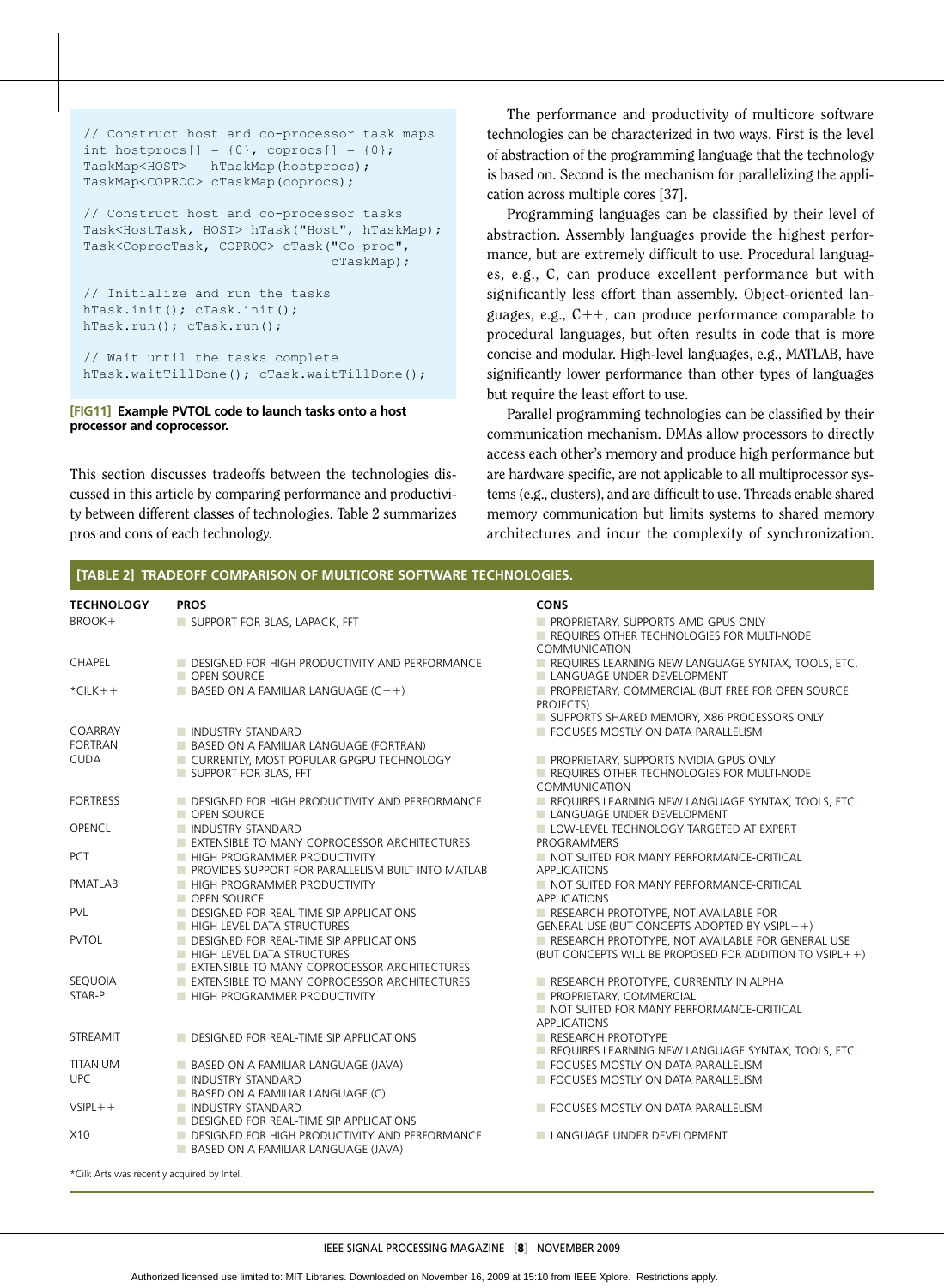Message passing supports a wide range of systems, but parallelizing applications can still require significant effort. The primary difficulties of parallel programming are partitioning arrays across processors and redistributing arrays between processors. Historically, this was the programmer's responsibility and highly error-prone. Distributed, or parallel, arrays hide this complexity in a concise interface, improving productivity. Consequently, nearly every new multicore software technology includes distributed arrays or constructs that can be used to implement distributed arrays.

Quantitative estimates for performance efficiency and coding effort for each class of programming languages and parallel programming technologies are calculated in [37]. By combining efficiency and effort estimates, relative speedup and effort for an application implemented with each technology on a hypothetical 100-core system are compared to a serial C implementation, shown in Figure 12 [37].

Figure 12 is divided into quadrants. The upper and lower halves indicate higher and lower performance than serial C, respec-

tively, and the left and right halves indicate less and greater effort than serial C, respectively. Historically, parallel programming technologies resided in the upper right quadrant, i.e., higher performance at the cost of higher effort. For example, procedural languages using message passing, e.g., MPI, require significantly more effort than serial code. Procedural languages with parallel arrays reduce the effort needed to achieve high performance with slightly more effort than serial programming. As mentioned above, object-oriented languages can produce code that is more concise than procedural code with comparable performance. Hence, object-oriented languages with parallel arrays can produce parallel applications with comparable performance to procedural languages with parallel arrays, but with less effort. Developers can quickly implement algorithms using HLLs, but verification can take a long time due to their poor performance. Parallel arrays can significantly improve the performance of applications with little effort.

Figure 12 indicates which categories each technology discussed in this article belongs to. Note while these are estimates, they give a sense of the relative performance and productivity between different technologies.

#### **Summary**

In this article, we described several categories of software technologies for signal and image processing on multicore architectures: parallel programming languages, general-purpose computation on GPUs, high-level languages, and middleware libraries. Technologies for each category were described, including the various capabilities for multicore programming each



**[Fig12] Estimated speedup versus effort relative to serial C on a hypothetical 100-core system.**

technology supports. Finally, technologies were compared at a high level for performance efficiency and programmer productivity.

#### **Acknowledgments**

The authors would like to thank Nadya Bliss, Jeremy Kepner, and the anonymous reviewers for their valuable comments.

#### **authors**

*Hahn Kim* (hgk@ll.mit.edu) is an associate staff member in the Embedded Digital Systems Group at Massachusetts Institute of Technology Lincoln Laboratory. He received a B.S.E degree in computer engineering in 2001 and an M.S.E. degree in computer science and engineering in 2003 from the University of Michigan. He joined Lincoln Laboratory in 2003. His research interests include developing high-performance parallel software technologies for real-time embedded systems. His work includes working on development of the pMatlab library and the Parallel Vector Tile Optimizing Library, supporting pMatlab developers using the Lincoln's LL Grid cluster, and developing real-time software for ISR systems.

*Robert Bond* (rbond@ll.mit.edu) leads the Embedded Digital Systems group at Massachusetts Institute of Technology Lincoln Laboratory. He earned a B.S. degree (honors) in physics from Queen's University, Ontario, Canada in 1978. He joined Lincoln Laboratory in 1987. His research interests include developing high-performance embedded processors, advanced signal processing technology, and novel embedded middleware architec